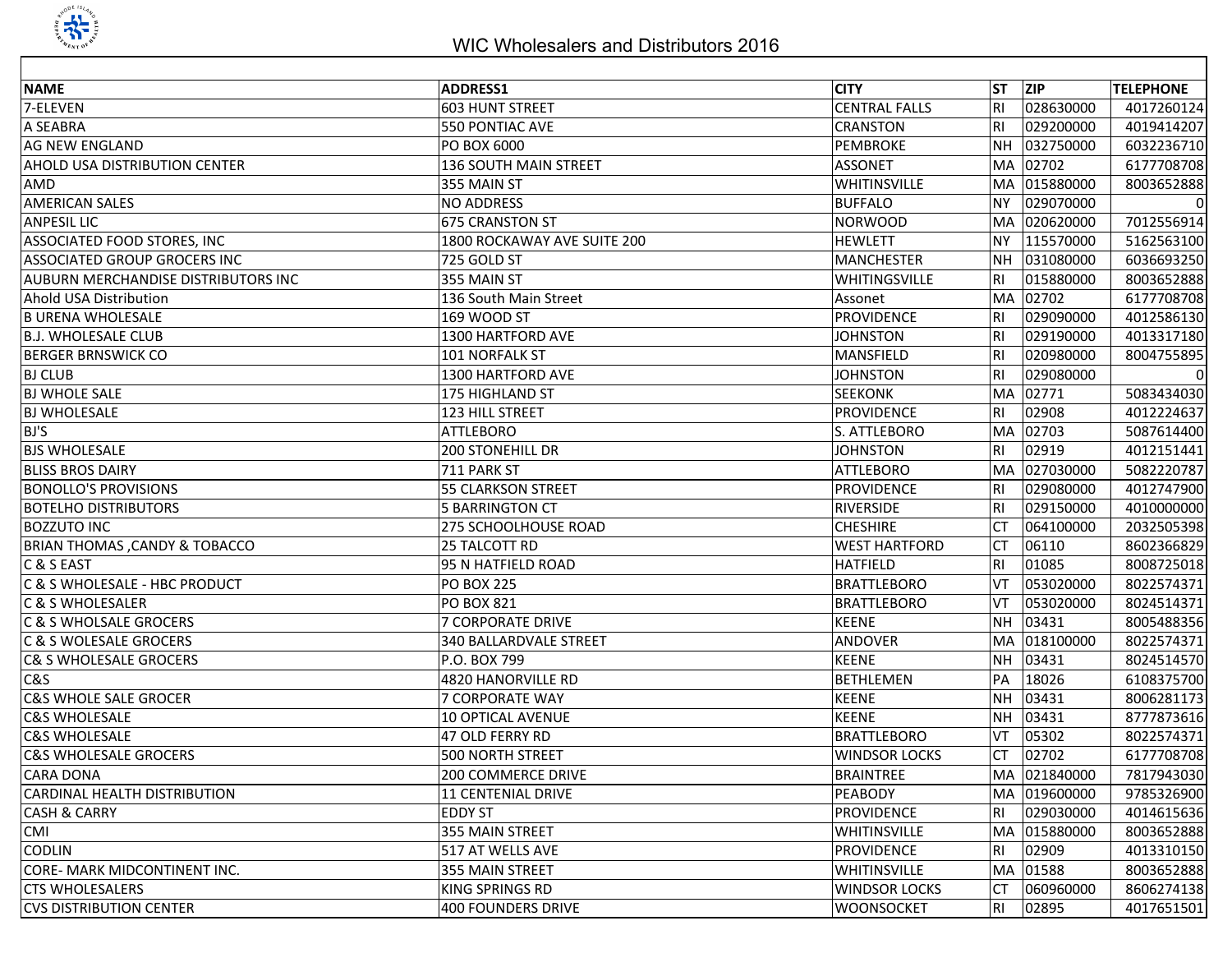

## WIC Wholesalers and Distributors 2016

| <b>DEPOT RESTAURANT</b>                      | 140 KENWOOD ST                                  | CRANSTON             | IRI.           | 029070000    | 4012755000 |
|----------------------------------------------|-------------------------------------------------|----------------------|----------------|--------------|------------|
| <b>DESPENSA FAMILIAR</b>                     | 35-37 LEXINGTON ST                              | <b>WALTHAM</b>       |                | MA 024520000 | 7818942649 |
| <b>DISTRIBUTION J HUNY</b>                   | 53 CLINTON ST                                   | SHREWSBURY           | MA.            | 015450000    | 5085794408 |
| EASTLAND FOOD CORPORATION                    | 8305 STAYTON DRIVE                              | <b>JESSUP</b>        | <b>MD</b>      | 20794        | 3016218140 |
| EASTLAND FOOD, CORP                          | 9475 GERWIG LANE                                | <b>COLUMBIA</b>      | MD.            | 210460000    | 8006450769 |
| <b>ENFAMIL</b>                               | 100 SEAVIEW DRIVE                               | <b>SECAUSUS</b>      | <b>NJ</b>      | 070940000    | 2013484900 |
| <b>FALL RIVER NEWS</b>                       | 144 ROBESON ST                                  | <b>FALL RIVER</b>    | MA.            | 027200000    | 8003560041 |
| <b>FOOD KING INC</b>                         | 39 WOOD STREET                                  | <b>WEST HAVEN</b>    | <b>CT</b>      | 065160000    | 2039378283 |
| G.POLEP                                      | 705 MEADOW ST                                   | <b>CHICOPEE</b>      | <b>MA</b>      | 01013        | 8008345100 |
| <b>GARBER BROTHERS INC.</b>                  | RT. 139 AT KAY WAY                              | <b>STOUGHTON</b>     | <b>MA</b>      | 02072        | 7813410800 |
| GARELIC FARMS/STOP & SHOP FORMULA WHS.       | 124 GROVE ST 204 GARFIELD AVE CRANSTON RI 02920 | <b>FRANKLIN</b>      | <b>MA</b>      | 020380000    | 8003434982 |
| <b>GARELICK</b>                              | 124 GROVE ST                                    | <b>FRANKLIN</b>      | <b>MA</b>      | 020380000    | 8004878703 |
| <b>GARELICK FARMS</b>                        | 1199 W CENTRAL ST                               | <b>FRANKLIN</b>      | MA             | 02038        | 5085289000 |
| <b>GENERE ENTERPRISES</b>                    | <b>HATHAWAY ST</b>                              | <b>PROVIDENCE</b>    | R <sub>l</sub> | 02907        | 4014994021 |
| <b>GENERE FOOD</b>                           | 100 NIANTIC AVE                                 | <b>PROVIDENCE</b>    | R <sub>l</sub> | 02907        | 4012751905 |
| GEORGE MELHADO, CO - WHOLESALE & DISTRIBUTOR | 10 MERCHANT STREET RT.1                         | <b>SHARON</b>        | <b>MA</b>      | 020670000    | 8006354236 |
| <b>GOLLA FOODS INC</b>                       | 100 SEAVIEW DR                                  | SYRACUSE             | <b>NJ</b>      | 070961592    | 2013484900 |
| <b>GONSALVES</b>                             | <b>35 THURBER BLVD</b>                          | <b>SMITHFIELD</b>    | R <sub>l</sub> | 02917        | 4012316700 |
| <b>GONSALVES</b>                             | <b>SMITHFIELD ROAD</b>                          | SMITHFIELD           | R <sub>l</sub> | 028950000    | 0          |
| GOYA                                         | 100 SCYRACUSE WALY                              | <b>NEW JERSEY</b>    | lnj            | 070960000    | 2013484905 |
| GOYA                                         | 100 SEAVIEW DRIVE                               | <b>SECAUCUS</b>      | lnj            | 07094        | 2013484900 |
| GOYA FOOD                                    | 350 COUNTY ROAD                                 | <b>JERSEY CITY</b>   | lnj            | 07307        | 2015434845 |
| <b>GOYA FOOD</b>                             | 5 GOYA DRIVE                                    | WEBSTER              | lMA.           | 01570        | 4015292169 |
| <b>GUIDA SEIBERT DAIRY</b>                   | PO BOX 2900                                     | <b>NEW BRITAIN</b>   | СT             | 028880000    | 8008328929 |
| Garber Bros., Inc.                           | Rt139 at Kay Way                                | Stoughton            | <b>MA</b>      | 02072        | 7813410800 |
| H P HOOD, INC                                | <b>PO BOX 4060</b>                              | <b>BOSTON</b>        | <b>MA</b>      | 022114060    | 4137867166 |
| HAROLD LEVINSION ASSOCIATES, INC.            | 21 BANFI PLAZA                                  | FARMINGDALE          | <b>NY</b>      | 11735        | 8003252512 |
| HERSHEY CREAMERY CO                          | 107 POND ST                                     | <b>SEEKONK</b>       | MA             | 027713925    | 8004224008 |
| <b>INTERNATIONAL IMPORTING</b>               | 47-49 RATHBONE STREET                           | <b>PROVIDENCE</b>    | <b>RI</b>      | 029080000    | 4017513680 |
| J PALOP                                      | P.O BOX 4588                                    | SPRINGFIELD          | <b>MA</b>      | 01101        | 4135924141 |
| J POLE                                       | 705 MEADOW ST                                   | <b>CHICOPPE</b>      | MA.            | 02106        | 8004476537 |
| J POLEP                                      | 1599 EVER VIEW                                  | <b>CHICOPPE</b>      | MA.            | 02773        | 4135924141 |
| J.P. SERPA CREAMERY                          | 591 METACOM AVE                                 | <b>BRISTOL</b>       | <b>RI</b>      | 028090000    | 4012538942 |
| <b>JETRO</b>                                 | 140 KENWOOD STREET                              | <b>CRANSTON</b>      | R1             | 02907        | 4012755500 |
| <b>JETRO</b>                                 | 149 STREET                                      | <b>BRONX</b>         | <b>NY</b>      | 104550000    | 4017227340 |
| <b>JETRO CASH &amp; CARRY</b>                | 15-06 132ND ST                                  | <b>COLLEGE POINT</b> | <b>NY</b>      | 11356        | 7187621000 |
| JG WHOLESALE DISTRIBUTOR                     | PO BOX 28875                                    | <b>PROVIDENCE</b>    | RI             | 029080000    | 4014875686 |
| <b>JUICI JUICE</b>                           | 560 MINERAL SPRING AV                           | PAWTUCKET            | <b>RI</b>      | 028600000    | 4017241004 |
| KJJJKJJ                                      | <b>12 KJJJKJK</b>                               | PROVIDENCE           | <b>RI</b>      | 02908        | 4013658877 |
| <b>KRASDALE FOOD</b>                         | 400 FOOD CENTER DRIVE                           | <b>BRONX</b>         | NY             | 10474        | 7183781100 |
| <b>KRASDALE FOODS</b>                        | 1199 WEST CENTRAL ST                            | <b>WHITE PLAIN</b>   | <b>NY</b>      | 10604        | 7183781100 |
| <b>KRASDALE FOODS</b>                        | 65 WEST RED OAK LANE                            | <b>WHITE PLAIN</b>   | <b>NY</b>      | 10604        | 7183781100 |
| LA FE FOODS                                  | 230 MOONACHE AVENUE                             | <b>MONNACHIE</b>     | NJ.            | 070740000    | 2013296260 |
| LATINAMERICA DIST                            | 94 HARRIS ST                                    | PAWTUCKET            | RI             | 028610000    | 4017219843 |
| LATINO DISCOUNT                              | 243 WEBSTER AVENUE                              | PROVIDENCE           | RI.            | 029090000    | 4012709658 |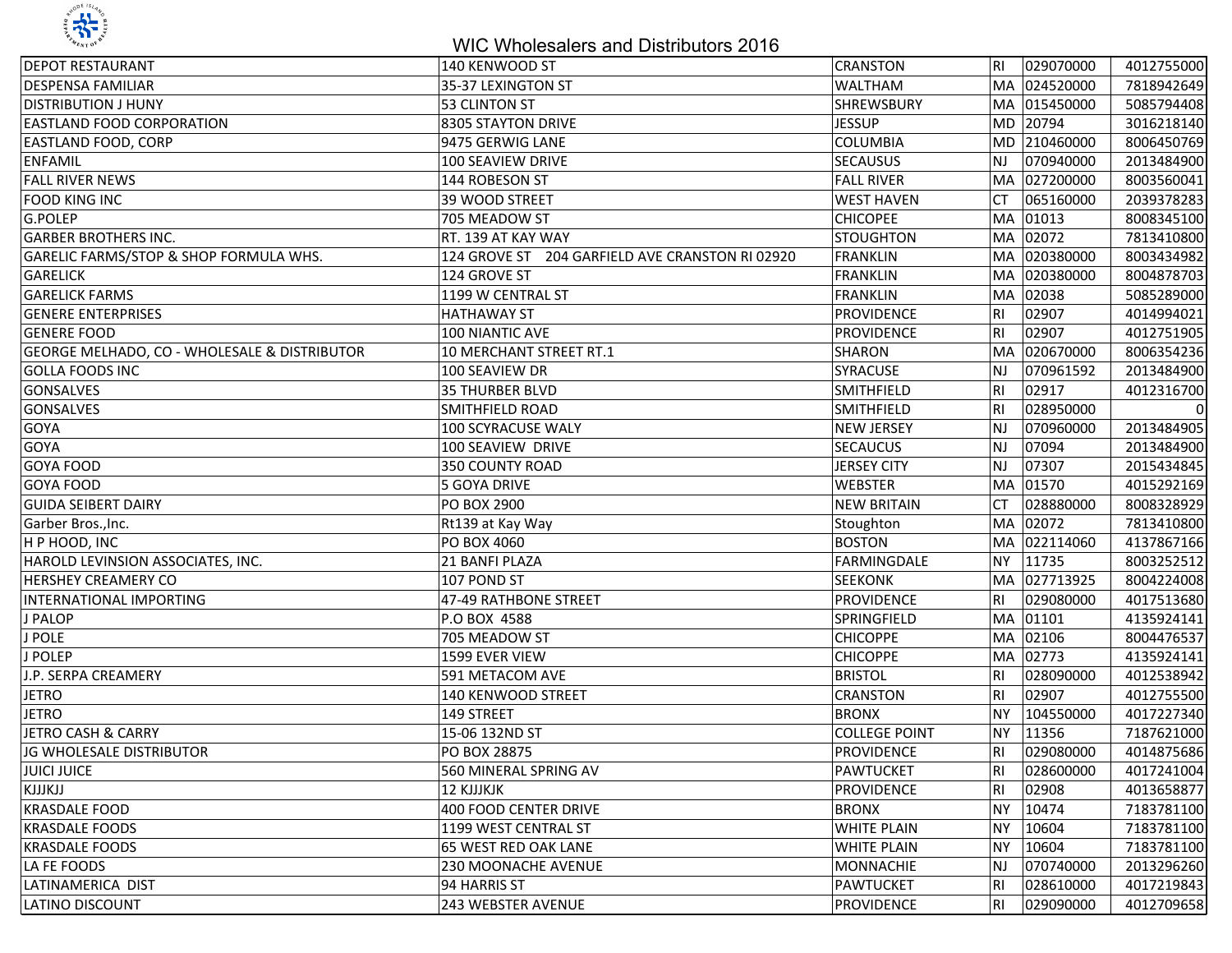

## WIC Wholesalers and Distributors 2016

| <b>MARACAS DIST. INC</b>              | 65 GREEN STREET               | <b>JAMAICA PLAINS</b>     |           | MA 021300000 | 6175247037 |
|---------------------------------------|-------------------------------|---------------------------|-----------|--------------|------------|
| <b>MARIA DISTRUBORS</b>               | 299 JACKSON ST                | LAWRENCE                  |           | MA 018410000 | 9782301489 |
| MC LANE NORTHEAST                     | 2828 MC LANE DRIVE            | <b>BALDWIN LANE</b>       | <b>NY</b> | 130270000    | 3156387500 |
| <b>MCKESSON CORPORATION</b>           | 1220 SENLAC DRIVE             | CARROLLTON                | ТX        | 75006        | 6177708708 |
| <b>MEAD</b>                           | 217 BEECHWOOD LANE            | <b>COPPELL</b>            | ТX        | 75019        | 9723931979 |
| <b>MEAD JOHNSON</b>                   | 2701 PATRIOT BLVD             | <b>GLENVIEW</b>           | IL        | 60026        | 8478322420 |
| <b>MEAD JOHNSON NUTRITIONAL</b>       | 31010 HIGHWAY 62 E            | MT. VERNON                | IN        | 47620        | 8128333424 |
| <b>MEAD JOHNSON NUTRITIONALS</b>      | 2400 WEST LLOYD EXPRESSWAY    | EVANSVILLE                | IN        | 477210000    | 8124295210 |
| <b>MEXICAN FOODS</b>                  | <b>ATWELLS ST</b>             | <b>PROVIDENCE</b>         | IRI       | 02907        | 4016928155 |
| <b>MORAN FOODS INC</b>                | 2 VAN BUREN BLVD              | <b>GUILDERLAND CENTER</b> | <b>NY</b> | 120850000    | 5188616750 |
| <b>MCKESSON DRUG CO</b>               | <b>280 DIVIDEND RD</b>        | <b>ROCKY HILL</b>         | СT        | 060670000    | 8004823784 |
| <b>NATURES BEST</b>                   | 2031 PLAINFIELD PIKE          | <b>CRANSTON</b>           | RI        | 029210000    | 4019461122 |
| NEW VERMONT CREAMERY INC              | 70 ATWOOD STREET              | <b>PROVIDENCE</b>         | RI        | 029090000    | 4019466530 |
| <b>NOCERHYON TRADING INC</b>          | <b>6805 5TH AVENUE</b>        | <b>BROOKLYN</b>           | <b>NY</b> | 112200000    | 7184922582 |
| <b>PINE STATE</b>                     | 1050 HOLT AVE                 | <b>MANCHESTER</b>         | <b>NH</b> | 03109        | 8008733825 |
| <b>PINE STATE TRADING</b>             | 8 ELLIS AVE                   | <b>AUGUSTA</b>            | <b>ME</b> | 043300000    | 2076223741 |
| PINE STATE TRADING CO                 | 47 MARKET ST                  | <b>GARDINER</b>           | <b>NE</b> | 04345        | 8004524633 |
| <b>PLASTIC ENT</b>                    | 100 NIANTIC                   | <b>PROVIDENCE</b>         | RI        | 029070000    | 4014903811 |
| <b>POR-SHUN INC</b>                   | <b>PO BOX 423</b>             | <b>WILMINGTON</b>         |           | MA 018870423 | 9786584114 |
| <b>PROVIDENCE WHOLESALE PRODUCE</b>   | <b>151 RATHBONE STREET</b>    | <b>PROVIDENCE</b>         | RI        | 029080000    | 4014136536 |
| R& L WHOLESALE SERVICES INC           | 105 WILSON ST                 | PROVIDENCE                | RI        | 029070000    | 4014218984 |
| <b>RESTAURANT DEPOT</b>               | <b>12 MINERAL SPRING AVE</b>  | PROVIDENCE                | l RI      | 02890        | 4012365987 |
| <b>RESTAURANT DEPOT</b>               | 140 KENWOD ST                 | PROVIDENCE                | l RI      | 02907        | 4012755000 |
| <b>RESTAURANT DEPOT</b>               | 329 NIATIC AVE                | <b>CRANSTN</b>            | l RI      | 02907        | 4012755000 |
| <b>RETAILER-GROCER WHOLESALE</b>      | 1218 EDDY STREET              | <b>PROVIDENCE</b>         | R1        | 029050000    | 4014619636 |
| <b>ROXBURY WHOSALE</b>                | 25 CHESTERTON                 | <b>BOSTON</b>             | MA        | 021290000    | 6174270932 |
| <b>SAMS CLUB</b>                      | 1010 BALD HILL RD             | <b>WARWICK</b>            | l RI      | 02886        | 4018223453 |
| <b>SAMS CLUB</b>                      | 1110 FALL RIVER AVE           | <b>SEEKONK</b>            | MA        | 02771        | 5083368262 |
| <b>SAVE ALOT</b>                      | 479 MINERAL SPRING AVE        | <b>PAWTUCKET</b>          | R1        | 02860        | 4017264489 |
| <b>SAVE-A-LOT DISTRIBUTION CENTER</b> | 1 VAN BERGEN ST               | <b>WEST COXSACKIE</b>     | <b>NY</b> | 12192        | 5187311300 |
| <b>SAVE-A-LOT DISTRIBUTION CENTER</b> | 29 W. GATEWAY COMMERCE CENTER | EDWARDSVILLE              | IL        | 62025        | 6189315490 |
| <b>SEDER FOOD CORP</b>                | PALMER MA 01069               | <b>PALMER</b>             |           | MA 010690000 | 5088688042 |
| <b>SEDER FOOD CORP.</b>               | PO BOX 1015                   | PALMA                     |           | MA 010690000 | 8006244464 |
| <b>SHAW'S METHUEN DC</b>              | 100 DANTON DR.                | <b>METHUEN</b>            |           | MA 01844     | 9786817602 |
| <b>SHAW'S WELLS WAREHOUSE</b>         | RR3 SPENCER INDUSTRIAL PARK   | WELLS                     |           | ME 040900000 | 2076469616 |
| <b>SIAM TRADING INC</b>               | 555 JOHNSON AVE               | <b>BROOKLYN</b>           | NY)       | 112370000    | 7183815816 |
| <b>STOP &amp; SHOP</b>                | 200 ATWOOD AVE                | <b>CRANSTON</b>           | RI        | 02920        | 4019446300 |
| <b>STOP &amp; SHOP SUPERMARKET CO</b> | 1385 HANCOCK ST               | <b>QUINCY</b>             | MA        | 021690000    | 6177706004 |
| <b>STOP &amp; SHOP WHOLESALERS</b>    | 136 S MAIN STREET             | <b>FREETOWN</b>           | MA        | 027020000    | 5089775125 |
| <b>STOP AND SHOP</b>                  | 1128 MINERAL SPRING AVENUE    | <b>NORTH PROVIDENCE</b>   | RI        | 02904        | 4017273400 |
| <b>STOP AND SHOP</b>                  | 204 GARFILED                  | <b>PROVIDENCE</b>         | RI        | 02907        | 4019437601 |
| <b>STOP AND SHOP</b>                  | 35 EDDIE DOWNLING HIGHWAY     | <b>NORTH SMITHFIELD</b>   | RI        | 02896        | 4017690112 |
| <b>STOP AND SHOP</b>                  | 368 COTTAGE ST                | <b>PAWTUCKET</b>          | IRI       | 02861        | 4017219821 |
| STOP&SHOP                             | 291 BRANCH AV                 | PROVIDENCE                | RI        | 02904        | 4012727278 |
| SUPERVALU                             | 340 BALLAROVALE ST            | ANDOVER                   |           | MA 018100000 | 4012756213 |